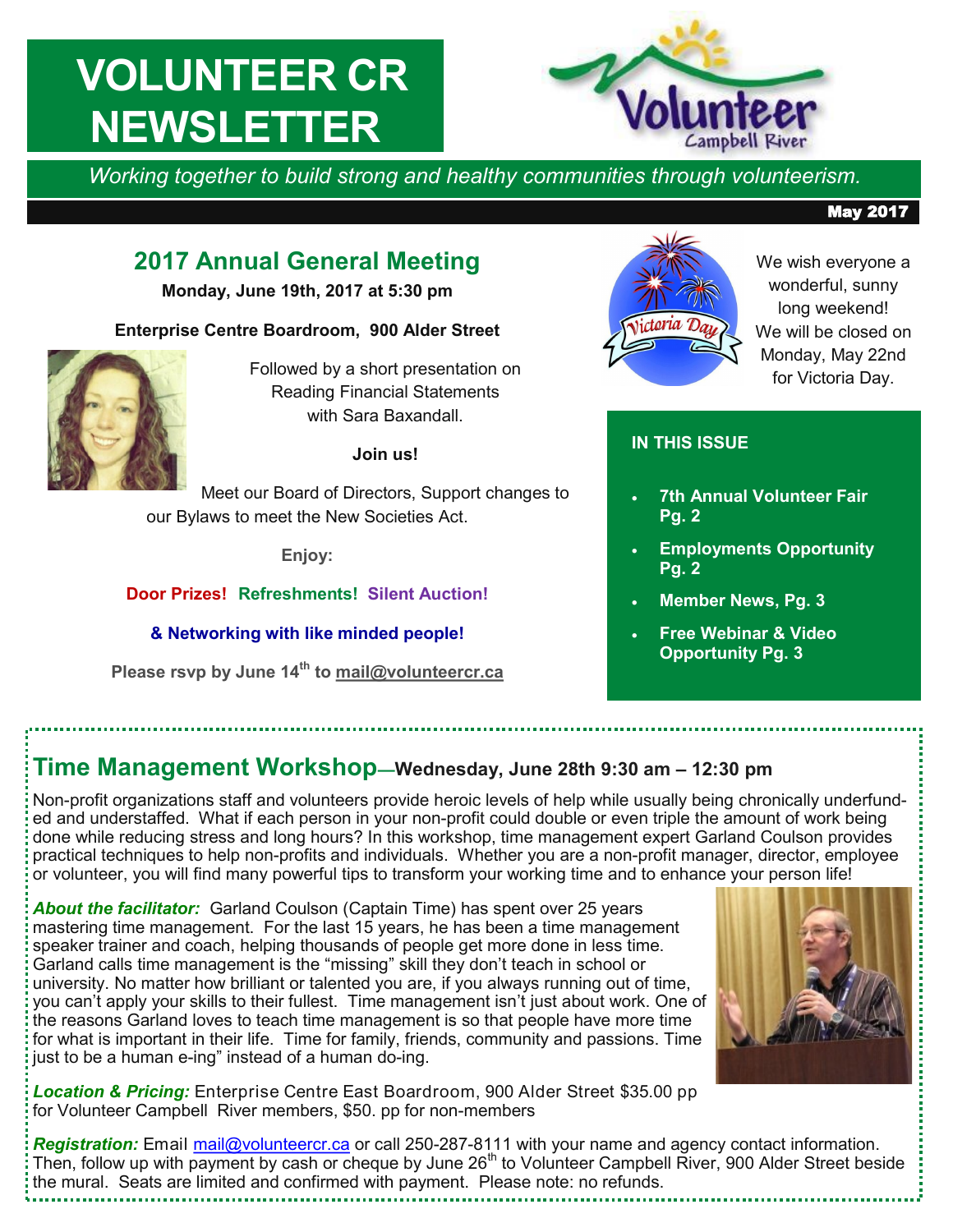## **7th Annual Volunteer Fair**

#### **Sat. Sept 16th, 10 am—2 pm at the CR Community Centre**

- Promote your organization's programs and services!
- Provide volunteer opportunity information and recruit volunteers!
	- Network with other non-profits and like minded individuals!
		- Enjoy a salmon burger with Marine Harvest!
			- Take part in the Silent Auction!
				- Win prizes!

## **REGISTRATION IS NOW OPEN!**

#### **Contact mail@volunteercr.ca or call 250-287-8111 today!**

Tables are \$30.00 for member organizations, \$110. for non-members.

Booked on a first come first serve basis until we are sold out!



## **VCR EMPLOYMENT OPPORTUNITY**

## **Volunteer Services Assistant**

We are seeking a summer student to join our team for 9 weeks over June, July, and August! Duties include: establish a scanned volunteer registration document system, follow-up with volunteers, update database, provide office administration assistance, reception, volunteer recruitment and referral, marketing and support.

**Qualifications and experience:** Must meet Canada Summer Student Job criteria. Have strong communication skills, a pleasant telephone manner, and friendly demeanor with the ability to foster positive relationship, Knowledge and appreciation of volunteerism and how it plays a key role in our community and society. Administrative skills with a working knowledge of computer software including scanning and filing documents, Word, Email and Excel. Ability to take direction well, work independently and part of a team. Have the ability to work with a wide and diverse group of people.

**How to apply:** Please email your resume and cover letter by June 5th to [louise@volunteercr.ca](mailto:louise@volunteercr.ca) or drop off in person, Monday to Thursday 10 am to 4 p.m. at 900 Alder st, entrance beside the mural.

**Aolani Delorme, Admin Coordinator** *Board* **Vicki Hamilton, President/Treasurer Brett Woodside, Vice-President Cynthia Bendickson, Secretary Marcia McKay, Director Carly Pisterzi, Director**

*Who We Are Staff*

**Louise Howes, Executive Director** 

**Our heartfelt thanks to Taunya Holland for her service to our Board the past year and we** 



**welcome Carly Pisterzi, as a Director!**



## **Faxing to Volunteer CR**

We no longer accept faxes at our office. Any documents that were previously being sent through fax can be scanned and emailed to [mail@volunteercr.ca.](mailto:mail@volunteercr.ca)

Please send volunteer registration forms by email, drop off at our office, or mail them to 900 Alder St, CR V9W 2P6. We thank you for your patience during this transition.

Please contact us is you have any questions.



We look forward to hearing from you!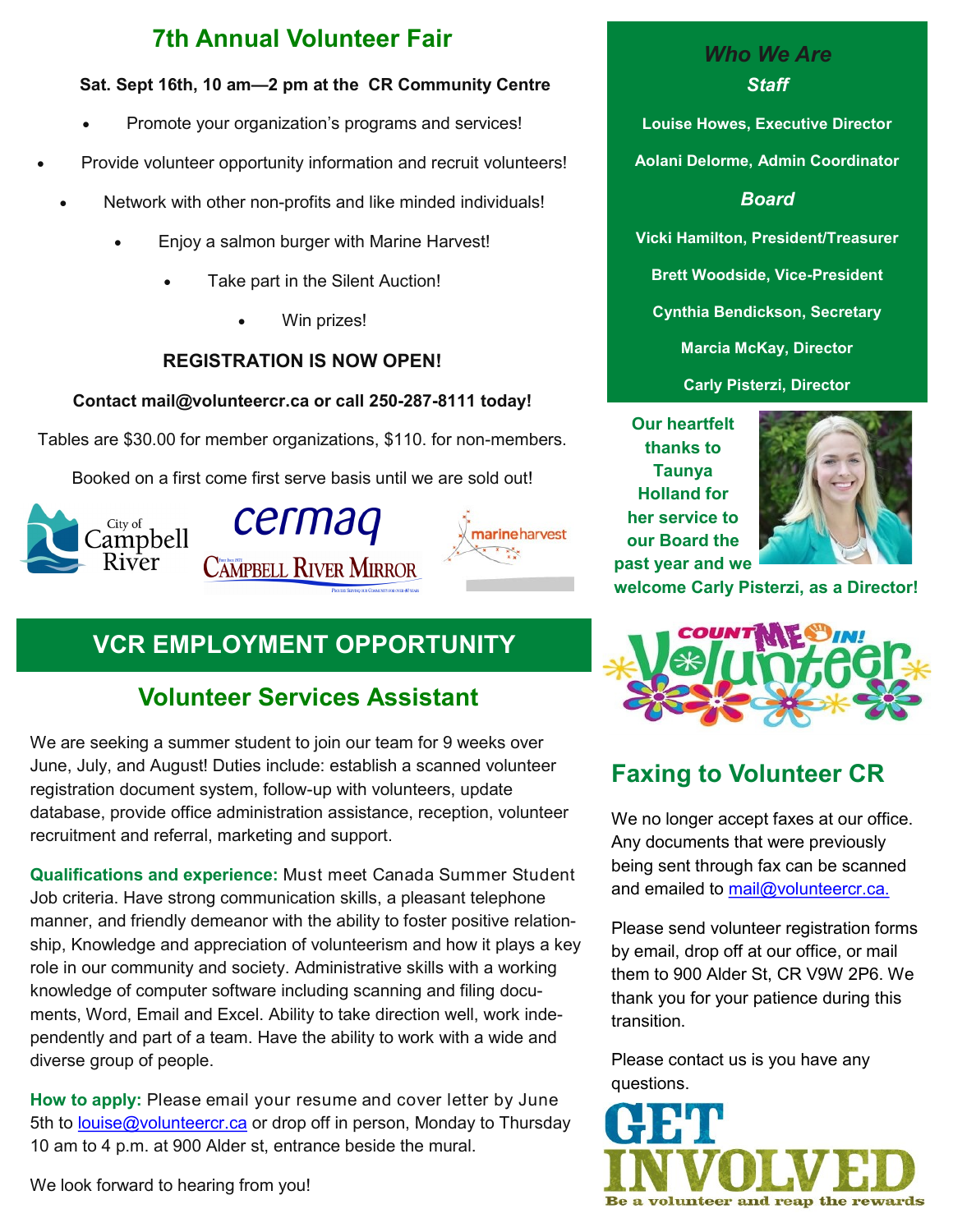## **MEMBER NEWS**

<span id="page-2-0"></span>**Greenways Land Trust:** Two upcoming interpretive walks coming up! Ecology of the Tyee Spit, Wed, May 31 from 7-8 pm and Birds in the CR Estuary on Sun, May 21 from 10am to 12 pm. Check out our Facebook events or for more information call 250-287-3785 or email [volunteer@greenwaystrust.ca](mailto:volunteer@greenways.ca)

**CR First Open Heart Society:** The next meeting of the Campbell River First Open Heart Society is May 24th at 7:00 PM at the Campbell River Community Center. The guest speakers are Joan and Steve Wallace from the Wallace Driving School in Victoria presenting driving tips for seniors. New members always welcome. For more info call Ken at 250-923-3466.

**Laichwiltach Family Life Society:** Aboriginal day Celebration on Wed, June 21st at the Big House at 10 a.m. for Cultural Sharing. Walk to Spirit Square 11-11:30 a.m, Entertainment in Spirit Square 11:30 to 4:30 (also games for kids and bouncerama). For more information contact Shawn Decaire at 250-286-3430.

**CR Shoreline Arts Society:** 21st Annual Transformations on the Shore Chainsaw Carving Competition June 21 -25 at Frank James Park! 1 hr Quick Carve with Auction, Buy a raffle ticket—top prize Pick of the Park!. See you there!

CR Beacon Club : 5<sup>th</sup> Annual Defeat Depression Walk, Sunday, June 11 at Ostler Park. Registration is 10 a.m. and the 4 km walk begins at 11 a.m. Join us for a bbq after the event at the longhouse. To register/donate/purchase merchandise go to<https://mdsc.akaraisin.com/CampbellRiver2017>

**CR & District Association for Community Living:** Denim and Diamonds Country Hoedown Fundraiser, June 10, 2017 at the Eagles Hall. Boondock band, Beachfire Brewing, live and silent auction, Diamond Pendant door prize from Thong's Jewellery, line dancing! Tickets: \$50 each or a table of 8 for \$350 Call 250-286-0391 or visit CRADACL .

**Altrusa Club of CR:** We are a friendly active group and welcome new members. A few of our projects are a yearly Christmas swag project. Every June we co-host with the Community Centre and cater 200 ladies 72 years and older to an old fashion tea. With a lot of community help we have refurbished the patio area of Seth Norton into a lovely oasis.

**The Canadian Cancer Society:** Has a volunteer run office in Campbell River @ 1423 B - 16th Ave. Our hours are 11:00am-3:00pm Monday to Friday. We are especially proud of our Wig Room. Clients undergoing chemotherapy can come in and borrow hats, wigs, and scarves then return them when done. Come in and see about any of our support services.

**MS Society of Canada NVI Chapter:** is hosting their Comox Valley Scotiabank MS Walk taking place on Sunday, May 28<sup>th</sup> from 9 am to 12 pm. Water Station, Finish Line Cheering Squad, Food! Come join the fun! For more information email [marissa.ledding@mssociety.ca](mailto:marissa.ledding@mssociety.ca) or call 250-338-6496 ext 7324.

**The Arthritis Society:** Are you pregnant or looking into having a child, but are concerned because of your arthritis? This online streaming session will cover a variety of topics concerning arthritis before, during and after pregnancy, particularly lupus and rheumatoid arthritis. Thurs, June 1st 6:30—8:30 p.m. Cost is Free. Call toll-free 1.866.414.7766 to register.

**CR Emergency Support Services Team (CRESST):** Trained emergency response volunteers who help evacuees in an emergency. CRESST meets on the last Monday of each month upstairs at the Search and Rescue Building located at 261 Larwood Road at 7pm. Please call 250 203-1972 for information.

## **Free Webinar—Charitable Receipting Do's and Don'ts—Thurs, May 25th, 10 a.m.**

Are your charity's donation receipts compliant with the Canada Revenue Agency's rules and regulations? Find out everything you need to know about issuing correct donation receipts with this **free webinar.**

Space is limited so [register early](https://charityvillage.com/free-webinar-charitable-receipting-dos-and-donts.aspx) The information will be presented in an easy-to-understand format and of interest to both new and veteran fundraisers, volunteers and other staff who are responsible for issuing donation receipts.

## **Free Video Series—How to Build A Thriving Non-Profit with Joan Garry**

Get your board and staff to work together, Create a culture for storytelling, The 5 pillars for a thriving non-profit, The 3 Areas to focus on first, A step-by-step blueprint for a thriving nonprofit, An introduction to the nonprofit leadership lab, and much more!

Perfect for leaders—board and staff of smaller nonprofits. Go to [http://thrivingnonprofit.org/](#page-2-0) to access the free videos.